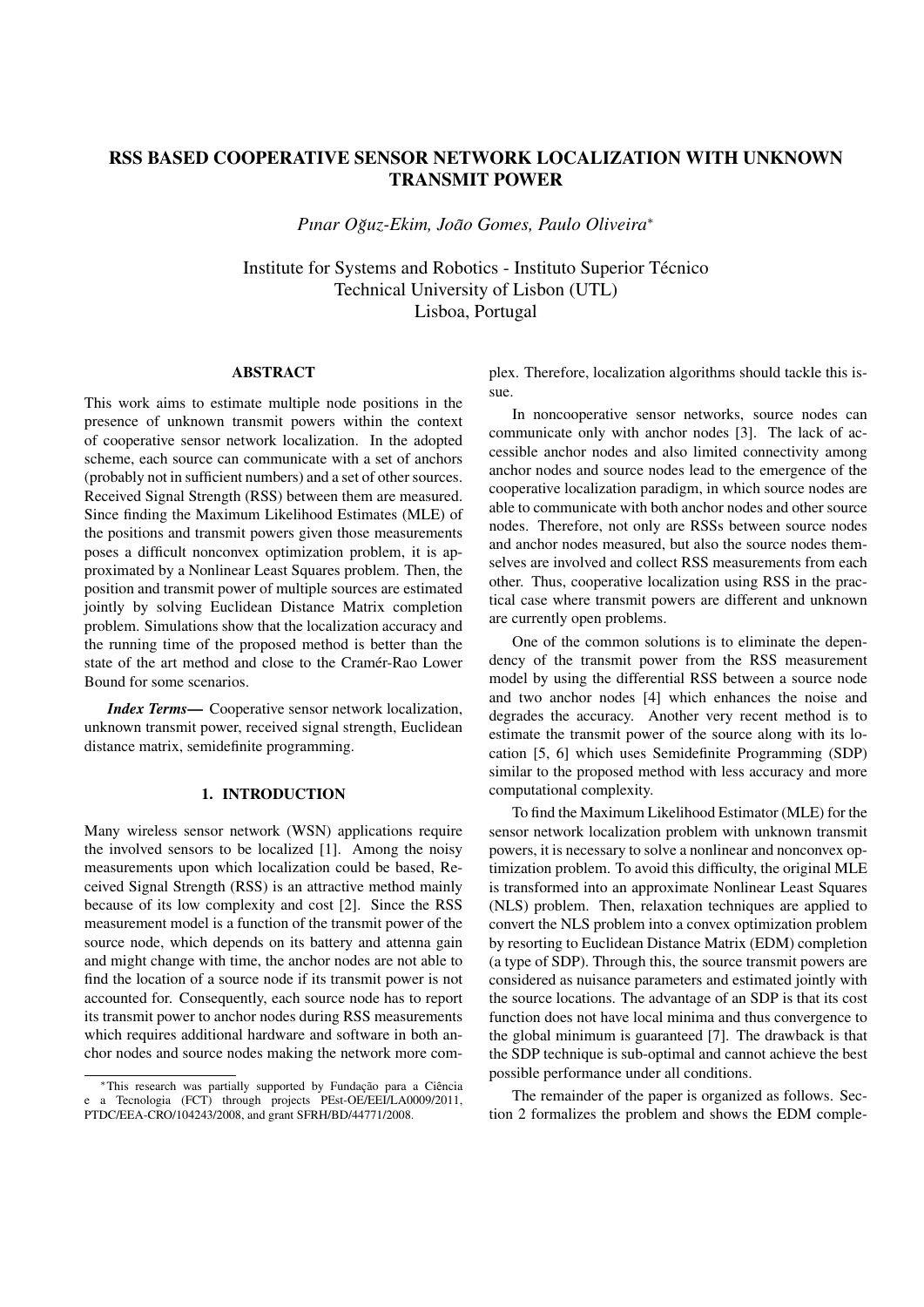tion as an SDP method. Section 3 shows the derivation of Cramér-Rao Lower Bound (CRLB) for this problem. Simulations and computational complexity analysis are given in Section 4. Conclusions are drawn in Section 5.

#### 2. PROBLEM FORMULATION

This section formulates the cooperative RSS based localization problem in which there are more than two source nodes with unknown locations, and moreover, source nodes can communicate not only with anchor nodes but also with each other. The power of the transmitted signal of each source can be measured at both anchor nodes and other source nodes. In other words, two sets of RSS measurements are available to the estimator: source-anchor and source-source measurements. Let  $\mathbf{s}_j \in \mathbb{R}^2$ ,  $j \in \mathcal{S} = \{1, ..., N\}$  and  $\mathbf{a}_i \in \mathbb{R}^2$ ,  $i \in \mathcal{A} = \{N+1, \ldots, N+M\}$  denote source and anchor locations<sup>1</sup>, respectively. The following two sets are defined as

 $\mathcal{B}_j = \{ i \mid \text{anchor } i \text{ can communicate with source } j \}$ ,  $C_i = \{ i |$  source *i* can communicate with source *j*, *i*>*j*  $\}$ *.* 

The cooperative RSS measurement model is expressed as

$$
P_{ij} = P_j - 10\beta \log_{10} d_{ij} + n_{ij}, \ \ j \in \mathcal{S}, \ i \in \mathcal{B}_j \cup \mathcal{C}_j, \ \ (1)
$$

where  $P_i$  is the reference power at a reference distance (1m) from the *j*th source,  $d_{ij} = ||\mathbf{s}_i - \mathbf{s}_j||$ ,  $i \in C_j$  and  $d_{ij} =$ *∥***a***<sup>i</sup> −***s***j∥ i ∈ B<sup>j</sup>* . In addition, *nij* are the log normal shadowing terms which are modeled as independent and identically distributed (i.i.d.) zero mean Gaussian random variables with standard deviation  $\sigma_{ij}$ . Consequently, there are in total 2N+N elements that should be estimated including the source node locations and the transmit powers of the source nodes defined as  $\mathbf{S} = [\mathbf{s}_1, \dots, \mathbf{s}_N] \in \mathbb{R}^{2 \times N}$  and  $\mathbf{P} = [P_1, \dots, P_N]^T \in \mathbb{R}^N$ respectively.

#### 2.1. EDM Formulation

By rearranging the logarithmic term and dividing both sides by  $5\beta$ , (1) can be reformulated [6] as

$$
d_{ij}^2 \lambda_{ij} = \alpha_j 10^{\frac{n_{ij}}{5\beta}}, \qquad (2)
$$

where  $\lambda_{ij} = 10^{\frac{P_{ij}}{5\beta}}$  and  $\alpha_j = 10^{\frac{P_j}{5\beta}}$ . For sufficiently small noise, the right hand side (RHS) of (2) can be approximated using the first order Taylor series expansion as

$$
d_{ij}^2 \lambda_{ij} = \alpha_j \left( 1 + \frac{\ln 10}{5\beta} n_{ij} \right),\tag{3}
$$

and this can be rewritten as

$$
d_{ij}^2 \lambda_{ij} = \alpha_j + \epsilon_{ij}, \tag{4}
$$

where  $\epsilon_{ij}$  is a zero mean Gaussian random variable with standard deviation  $\alpha_j \frac{\ln 10}{5\beta} \sigma_{ij}$ . The corresponding NLS estimator of the unknown parameters **S** and  $\alpha$  is

$$
\underset{\mathbf{S},\alpha}{\text{minimize}} \quad \sum_{j \in S} \sum_{i \in \mathcal{B}_j \cup \mathcal{C}_j} (d_{ij}^2 \lambda_{ij} - \alpha_j)^2. \tag{5}
$$

The unknown squared distances can be arranged into a single symmetric EDM matrix of size  $(N + M) \times (N + M)$ , with elements  $E_{ij} = d_{ij}^2$ , and satisfying the properties of the EDM cone  $\mathcal{E}[7, 8]$ 

$$
E_{ii} = 0, \qquad E_{ij} \ge 0, \qquad -\mathbf{J} \mathbf{E} \mathbf{J} \succeq 0, \qquad (6)
$$

where  $J = (I_\rho - \frac{1}{\rho} I_\rho I_\rho^T)$ ,  $\rho = N + M$ , is a centering operator which subtracts the mean of a vector from each of its components and  $\mathbf{I}_{\rho}$  is  $\rho \times \rho$  identity matrix. Therefore, the nearest EDM problem is formulated as

$$
\begin{array}{ll}\n\text{minimize} & \sum_{j \in S} \sum_{i \in B_j \cup C_j} (E_{ij} \lambda_{ij} - \alpha_j)^2 \\
\text{subject to} & \mathbf{E} \in \mathcal{E}, \ \mathbf{E}(\mathcal{A}) = \mathbf{A} \\
& \text{rank}(\mathbf{J} \mathbf{E} \mathbf{J}) = 2,\n\end{array} \tag{7}
$$

The constraint  $\mathbf{E}(\mathcal{A}) = \mathbf{A}$  enforces the known *a priori* spatial information related with anchors in the appropriate EDM submatrix. The rank constraint in (7) ensures that the solution is compatible with a constellation of source/anchor points in  $\mathbb{R}^2$ . Dropping the rank constraint, a compact relaxed SDP formulation is obtained.

Note that the solution of (7) is a distance matrix **E**. Detailed explanations of how to estimate the spatial coordinates of the sources from EDM and the usage of anchors are given in [9]. The basic idea is to use a linear transformation to obtain the Gram matrix  $(\mathbf{ZJ})^T \mathbf{ZJ} = -\frac{1}{2} \mathbf{J} \mathbf{EJ}$ , from which spatial coordinates  $\mathbf{Z} = [\mathbf{s}_1, \dots, \mathbf{s}_N, \mathbf{a}_{N+1}, \dots, \mathbf{a}_{M+N}]$  are extracted by the singular value decomposition up to a unitary matrix. The anchors are then used to estimate the residual unitary matrix by solving a Procrustes problem [9].

#### 3. DERIVATION OF CRLB

The log of the joint conditional pdf for the RSS based cooperative localization problem with unknown transmit power is (up to an additive constant) [2]

$$
\log f(\mathbf{p}|\mathbf{S}, \mathbf{P}) = -\frac{1}{2\sigma_{ij}^2} \left\{ \sum_{j \in S, i \in \mathcal{B}_j} (P_{ij} - P_j - 10\beta \log_{10}(\|\mathbf{a_i} - \mathbf{s_j}\|)) + \sum_{j \in S} (P_{ij} - P_j - 10\beta \log_{10}(\|\mathbf{s_i} - \mathbf{s_j}\|)) \right\}
$$

$$
+\sum_{j\in\mathcal{S},i\in\mathcal{C}_j}(P_{ij}-P_j-10\beta\log_{10}(\|\mathbf{s_i}-\mathbf{s_j})
$$
\n
$$
(8)
$$

<sup>&</sup>lt;sup>1</sup>The generalization to three-dimensional space is straightforward.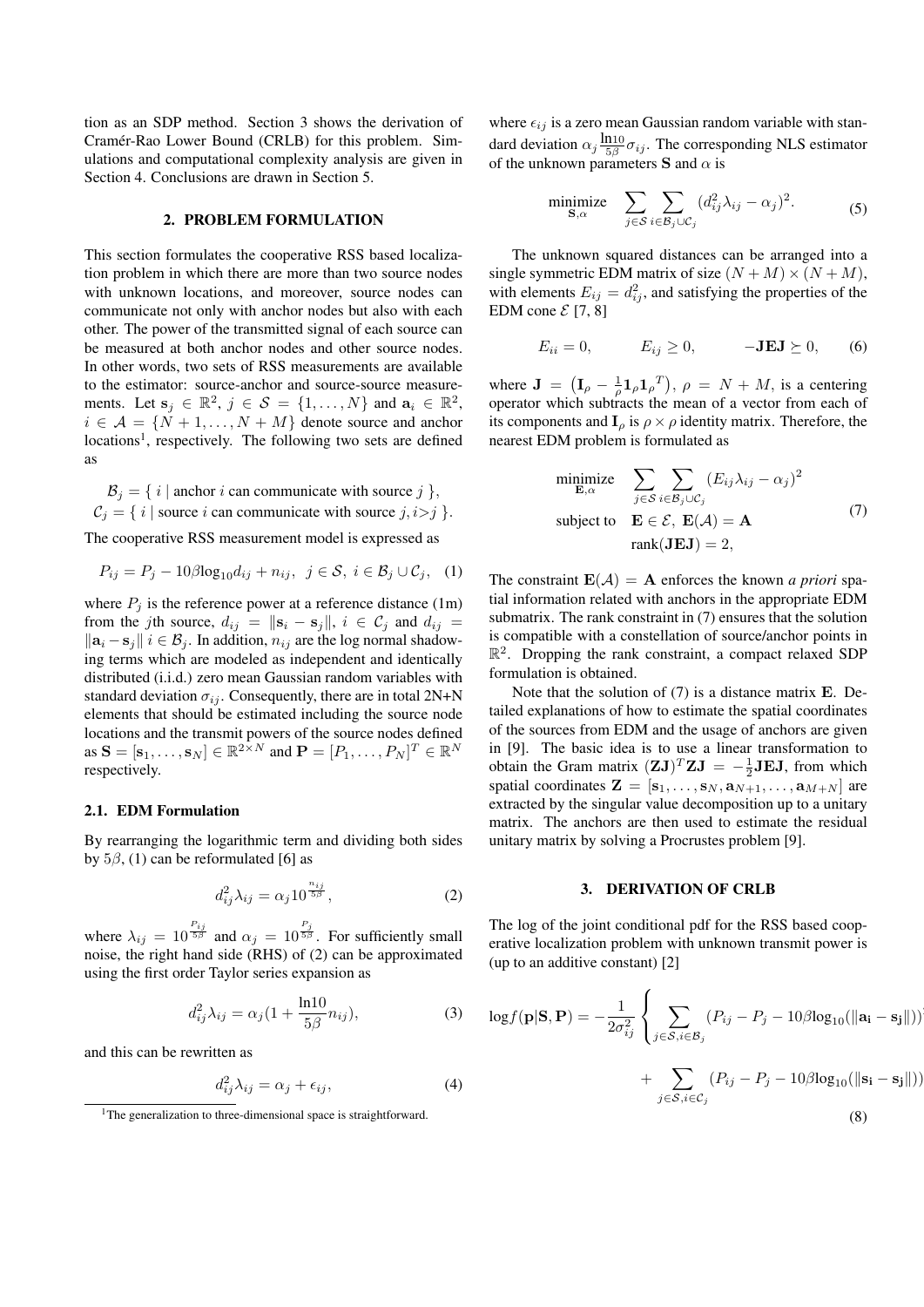The Fisher information matrix, **F**, is obtained by taking the negative expected value of the second derivative of (8) with respect to **S** and **P** as [10]

$$
\mathbf{F} = \begin{bmatrix} F_{xx} & F_{yx} & F_{px} \\ F_{xy} & F_{yy} & F_{py} \\ F_{xp} & F_{yp} & F_{pp} \end{bmatrix} \tag{9}
$$

where

$$
F_{xx} = \begin{cases} \gamma \{ \sum_{k \in \mathcal{B}_j} \frac{(a_{kx} - s_{jx})^2}{\|\mathbf{a}_k - \mathbf{s}_j\|^4} + \sum_{k \in C_j} \frac{(s_{kx} - s_{jx})^2}{\|\mathbf{s}_k - \mathbf{s}_j\|^4} \} & , i = j \\ -\gamma \frac{(s_{jx} - s_{ix})^2}{\|\mathbf{s}_j - \mathbf{s}_i\|^4} & , i \neq j \\ \gamma \{ \sum_{k \in \mathcal{B}_j} \frac{(a_{ky} - s_{jy})^2}{\|\mathbf{a}_k - \mathbf{s}_j\|^4} + \sum_{k \in C_j} \frac{(s_{ky} - s_{jy})^2}{\|\mathbf{s}_k - \mathbf{s}_j\|^4} \} & , i = j \\ -\gamma \frac{(s_{jy} - s_{iy})^2}{\|\mathbf{s}_j - \mathbf{s}_i\|^4} & , i \neq j \\ \gamma \{ \sum_{k \in \mathcal{B}_j} \frac{(a_{ky} - s_{jy})(a_{kx} - s_{jx})}{\|\mathbf{a}_k - \mathbf{s}_j\|^4} + \sum_{k \in C_j} \frac{(s_{ky} - s_{jy})(s_{ky} - s_{jy})}{\|\mathbf{s}_k - \mathbf{s}_j\|^4} & , i \neq j \\ -\gamma \frac{(s_{jy} - s_{iy})(s_{jx} - s_{ix})}{\|\mathbf{s}_j - \mathbf{s}_i\|^4} & , i \neq j \\ F_{xp} = \begin{cases} \rho \{ \sum_{k \in \mathcal{B}_j} \frac{a_{ky} - s_{jx}}{\|\mathbf{a}_k - \mathbf{s}_j\|^2} + \sum_{k \in C_j, j < k} \frac{s_{kx} - s_{jx}}{\|\mathbf{s}_k - \mathbf{s}_j\|^2} \} & , i = j \text{ to similar form} \\ -\rho \frac{s_{jx} - s_{ix}}{\|\mathbf{s}_j - \mathbf{s}_i\|^2} & , i < j \text{ atoms.} \\ \rho \{ \sum_{k \in \mathcal{B}_j} \frac{a_{ky} - s_{jy}}{\|\mathbf{a}_k - \mathbf{s}_j\|^2} + \sum_{k \in C_j, j < k} \frac{s_{ky} - s_{jy}}{\|\mathbf{s}_k - \mathbf{s}_j
$$

and  $\gamma = \frac{(10\beta)^2}{(\ln 10^{-7})^2}$  $\frac{(10\beta)^2}{(\ln 10\sigma_{ij})^2}$ ,  $\rho = \frac{10\beta}{\ln 10\sigma_{ij}^2}$ . The CRLB for the RSS based cooperative localization with unknown transmit power is taken as the inverse of **F**.

#### 4. SIMULATIONS

In this section, computer simulations are performed to evaluate the performance of the proposed algorithm which will be called "EDM" in the figures. The comparison metric is the total root mean-square error (RMSE) defined as

RMSE = 
$$
\sqrt{\frac{1}{L} \frac{1}{N} \sum_{k=1}^{L} \sum_{i=1}^{N} ||\mathbf{s}_i - \hat{\mathbf{s}}_i^k||^2},
$$
 (10)

where  $\hat{\mathbf{s}}_i^k$  denotes the *i*-th estimated source position in the *k*-th Monte Carlo run  $(L = 1000)$  for the specific noise realization. To assess the fundamental hardness of the position estimation, error plots also show the total CRLB with known ("CRLB") and unknown transmit power ("CRLB-Unknown-P") for each noise variance. Through out the simulations the value of the path loss exponent *β* was known and set to 4. The standard deviation of the shadowing is  $\sigma_{ij} = \sigma \in [18]$ .

To compare the proposed algorithm with MLE, Matlab's function *lsqnonlin* is initialized with true values of the positions and transmit power of sources, denoted below as "MLE". Additionally, the results will be benchmarked with a recently published method "SDP-URSS" [6] which resorts



 $\frac{(s_{ky} - s_{jy})(s_{ky} - s_{\theta w})}{\|s_k - s_j\|^4}$  are inside the convex hull of the anchors.  $\hat{J}$  Fig. 1. RMSE comparisons for the first scenario where the

$$
\lambda, i \neq j
$$

 $t = j$ to similar formulations but uses different semidefinite relax $i$  ations.

*Experiment 1:* In the first scenario, five anchor nodes were  $p = j$  Experiment 1: In the first scenario, five anchor nodes were<br>placed regularly on the corners and in the center of a square 20 m x 20 m and ten source nodes were distributed in a square area 19 m x 19 m inside the convex hull of the anchor nodes, i.e, **S** = [2 19; 4 3; 6 4; 6 10; 12 2; 14 4; 15 7; 15 16; 16 3; 18 18]. The corresponding reference powers are  $P = -[3.92; 11.55;$ 9*.*48; 19*.*47; 5*.*11; 19*.*63; 12*.*42; 14*.*65; 2*.*51; 10]. Full connectivity was assumed, meaning that each source node was connected to all anchor nodes and also to all other source nodes. Fig. 1 shows that the RMSE of EDM and SDP-URSS are almost the same and they are close to MLE and CRLB.

*Experiment 2:* In the second scenario, the location of the source nodes is the same as in experiment 1, but the anchor nodes placed irregularly as  $A = [22; 416; 1010; 1214; 175].$ For this irregular scenario the performance of EDM is superior than SDP-URSS as shown in Fig. 2. However, the performance gap between MLE and the algorithms are higher than the previous scenario. Moreover, MLE attains the CRLB only at small noise levels.

*A Note on Practical Computational Complexity:* The worst case computational complexity of SDP based algorithms for sensor network localization is bounded by  $O((N +$  $(M)^6$ ) [11]. In detail, without imposing any structure on matrix variables [12],  $\mathcal{O}_{EDM} = ((N + M)^2 + N)^2 (N + M)^2$ ) and  $\mathcal{O}_{SDP-URSS} = (3N + N^2 + L)^2 L^2$ , where *L* is the total number of connections. For full connectivity  $L = N(M + (N - 1)/2).$ 

For the proposed algorithm, CPU time empirically increases with  $(N + M)^{4.5}$ . The experiments were conducted on a laptop with Intel Core i5-2430M 2.4 GHz CPU and 4 GB of RAM, using MATLAB 7.11, CVX 1.22 and SeDuMi as a general purpose SDP solver. The CPU time used by EDM and SDP-URSS is about 0.3 and 0.7 seconds, respectively for this network.